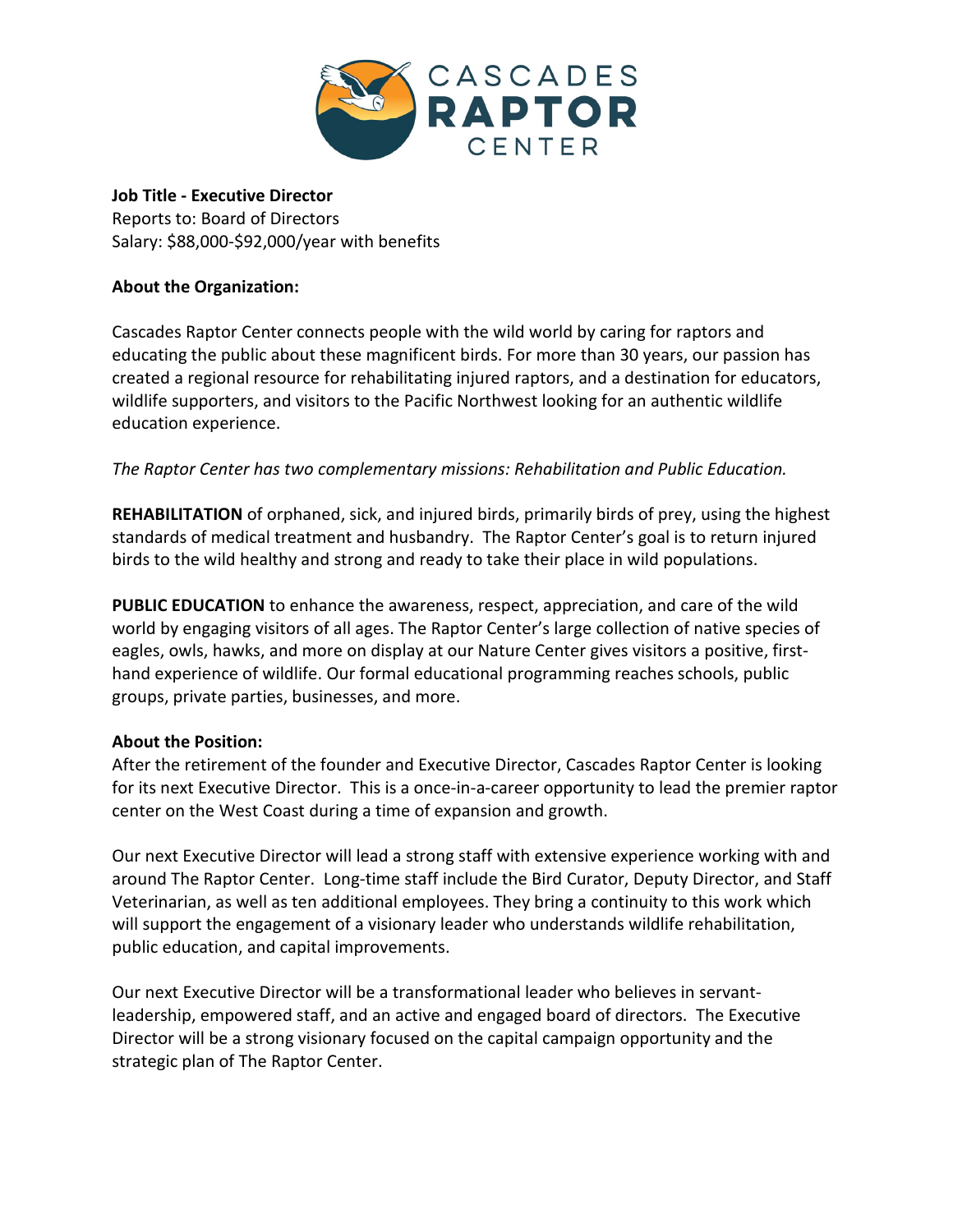

As Executive Director, fundraising, internal operational management, and strategic action will be key indicators of success. Engaging the board and community in building the organization will ensure another 40 years of saving raptors and educating the community.

#### **Responsibilities:**

This position divides time between internal management and external engagement. The Executive Director will lead the Raptor Center and staff leadership team to meet the goals and objectives of this thriving nonprofit while informing, guiding, and carrying out the objectives of the board of directors.

## **Internal Management:**

The small administrative team of the Raptor Center needs a leader skilled in human resources, finance, internal controls, and operational systems.

## *Staff*

- Support professional development of all staff to succeed in their current roles and see opportunity in future roles.
- Oversee all personnel and support directors in human resources and performance metrics.
- Develop budgets and provide financial oversight per business area.
- Supervise strategies for fundraising, communication, education, and veterinary services.
- Develop and engage in program evaluation and accountability metrics.
- Embody servant leadership in all interactions with staff.

# *Board of Directors*

- Support the board in developing a strong vision, plan, and implementation strategy.
- Recommend policies and procedures for board governance.
- Engage board members in advocacy.
- Provide information, feedback, metrics, and data to the board for decision-making.

#### **External Management:**

The Executive Director is the face of the Raptor Center to our many supporters, partners, and community members. Being an active spokesperson and fundraiser is an important aspect of our daily work.

#### *Fundraising*

- Lead capital campaign strategy and implement a plan with staff and consultants.
- Actively maintain contacts and develop relationships with individual donors.
- Oversee grant applications and capital investment requests.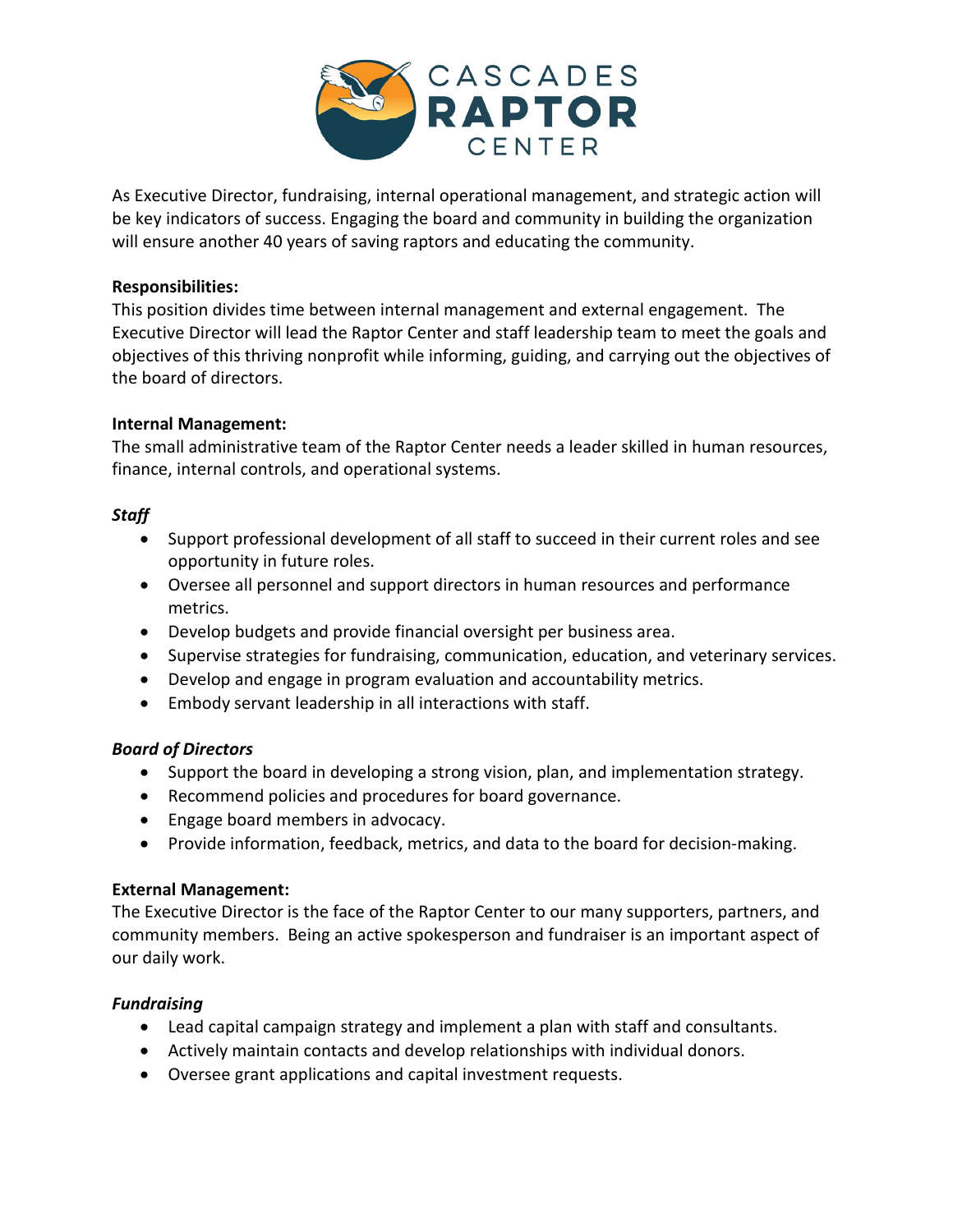

## *Strategic Planning*

- Ensure development and growth of the center's physical facility, educational and outreach programs, bird rehabilitation efforts, and visitation.
- Advance the organization's profile as a prime nature education center and raptor rescue facility in the Willamette Valley.
- Regularly engage with local, regional, and national organizations serving in the raptor/wildlife rehabilitation fields.
- Build relationships with nonprofit and government agencies and nature centers.
- Develop and maintain foundation relations and corporate relations.

## **Project Management:**

The successful Executive Director will quickly become an important asset in evaluating, guiding, and delivering success on various projects.

## *Current Projects:*

## Capital Campaign

- Review, engage, and implement a Capital Campaign Strategy.
- Actively participate in fundraising and communications around the capital campaign.
- Develop strong relationships with community partners, donors, and media.
- Move organization from strategy to fundraising to construction.
- Oversee construction management and hiring key personnel.

# Strategic Planning

- Build a strategic planning strategy that encompasses vision, mission, and implementation.
- Recruit and onboard board and staff to deliver on strategic plan goals.
- Implement the strategic plan leading board and staff in strategic conversations, goal setting, and tactical implementation.

#### **Qualifications:**

- 5+ years of experience at a director or executive level in a nonprofit.
- 3+ years of experience managing leadership-level staff.
- Ability to create and use budgets, monthly financials, and cash flow.
- Knowledge of earned revenue, membership, and other revenue sources.
- Experience with human resource management.
- Direct experience working with a board of directors.
- Direct experience overseeing capital campaigns/feasibility studies.
- Direct experience in individual asks, major gifts, and earned revenue.